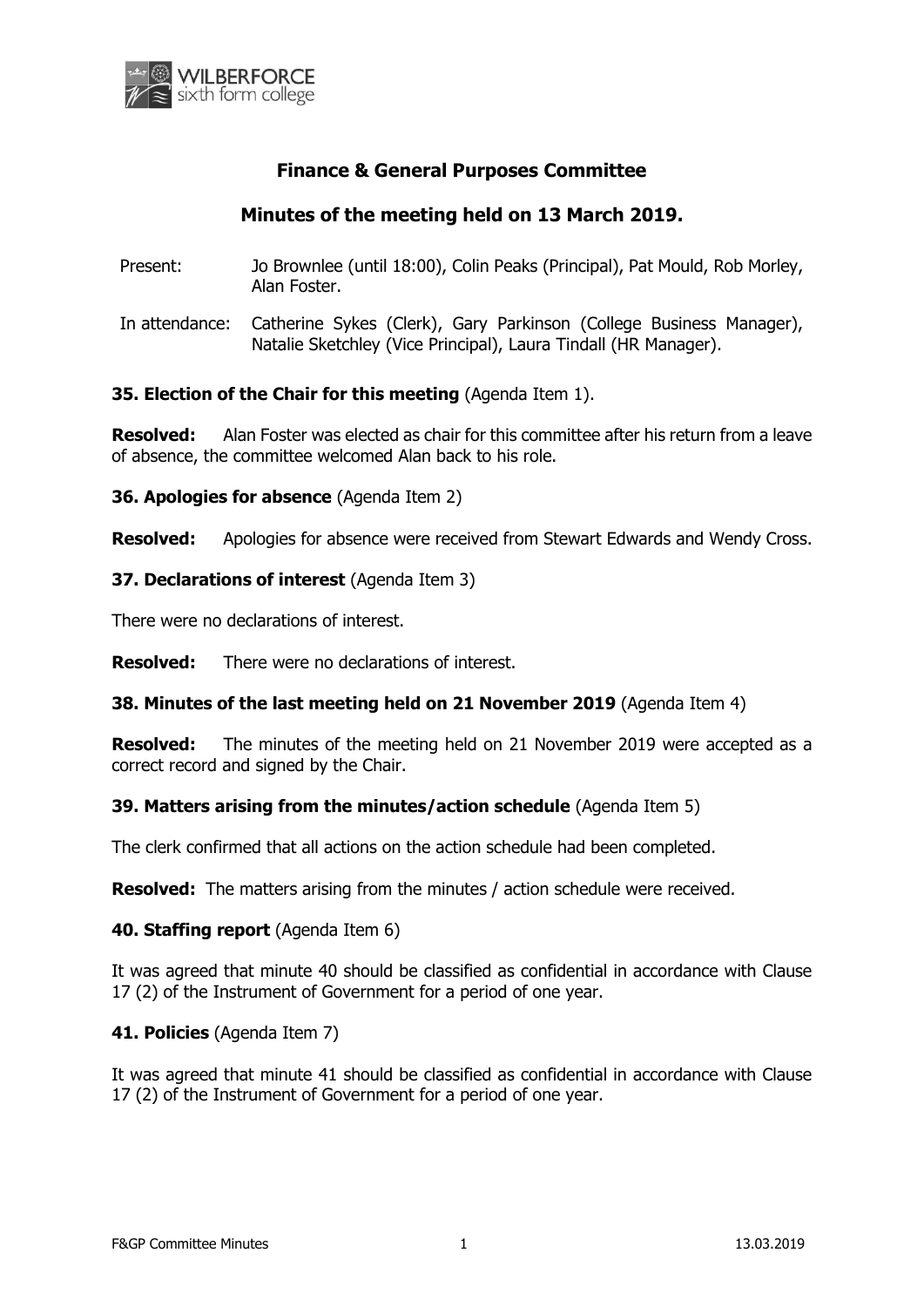# **42. FMG Minutes**. (Agenda Item 8)

It was agreed that minute 42 should be classified as confidential in accordance with Clause 17 (2) of the Instrument of Government for a period of one year.

## **43. Management Accounts for the period ended 30 September 2018** (Agenda Item 9)

It was agreed that minute 43 should be classified as confidential in accordance with Clause 17 (2) of the Instrument of Government for a period of one year.

## **44. Snapshot accounts for the three months ended October 2018.** (Agenda Item 10)

It was agreed that minute 44 should be classified as confidential in accordance with Clause 17 (2) of the Instrument of Government for a period of one year.

### **45. Cumulative budget Transfers for the period ended 30 September 2018.** (Agenda Item 11)

It was agreed that minute 45 should be classified as confidential in accordance with Clause 17 (2) of the Instrument of Government for a period of one year.

## **46. Budget Planning 2019-20** (Agenda Item 12)

It was agreed that minute 46 should be classified as confidential in accordance with Clause 17 (2) of the Instrument of Government for a period of one year.

### **47. Funding Agreement 2019-20.** (Agenda Item 13)

It was agreed that minute 47 should be classified as confidential in accordance with Clause 17 (2) of the Instrument of Government for a period of one year.

### **48. Teaching / support staff salary settlement** (Agenda Item 14)

It was agreed that minute 48 should be classified as confidential in accordance with Clause 17 (2) of the Instrument of Government for a period of one year.

### **49. Estates and H&S update.** (Agenda Item 15)

It was agreed that minute 49 should be classified as confidential in accordance with Clause 17 (2) of the Instrument of Government for a period of one year.

### **50. Student retention and applications data.** (Agenda Item 16)

It was agreed that minute 50 should be classified as confidential in accordance with Clause 17 (2) of the Instrument of Government for a period of one year.

### **51. Any other business (Agenda Item 17)**

**Resolved:** There were no items of other business.